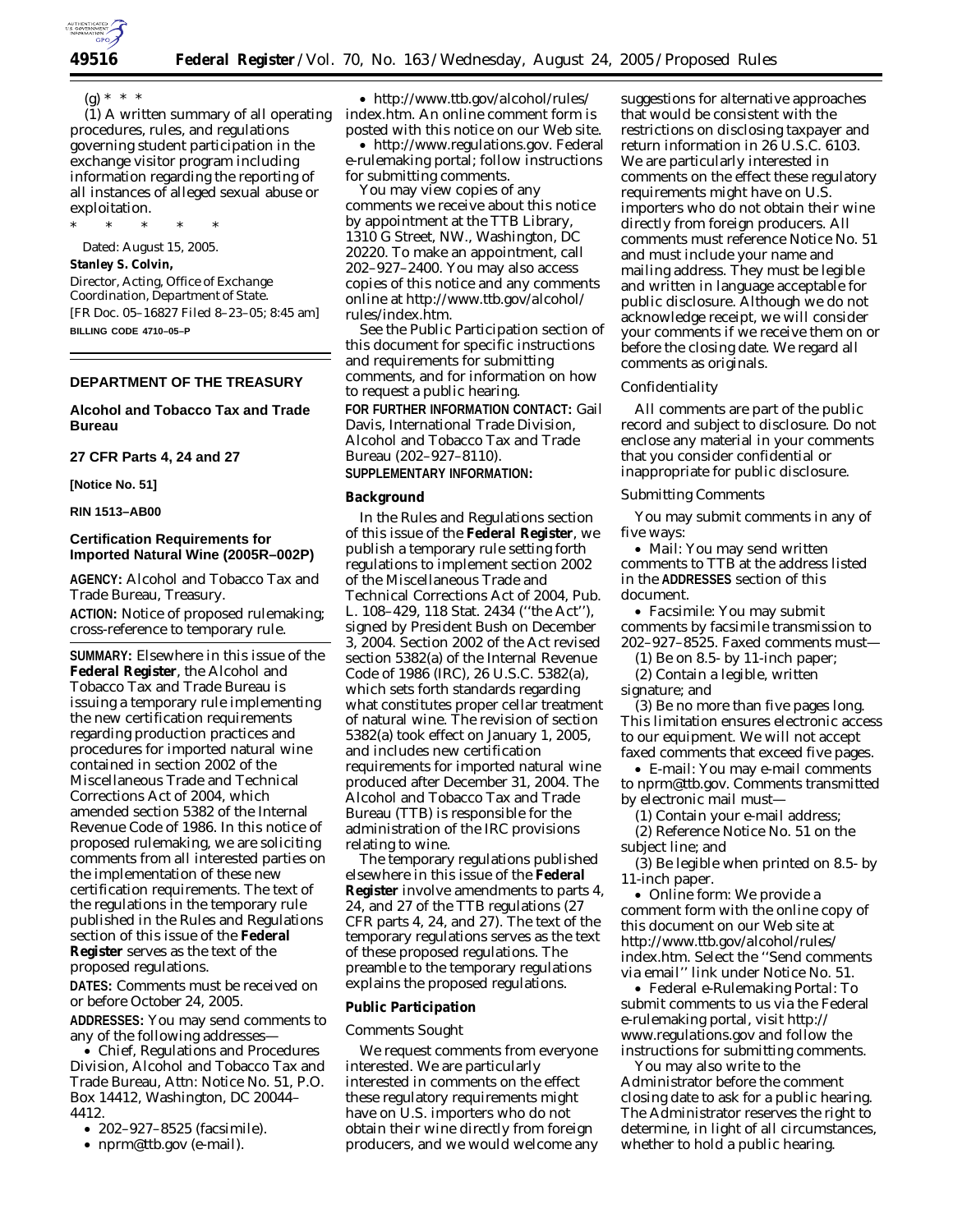#### **Public Disclosure**

You may view copies of the temporary rule, this document, and any comments we receive by appointment at the TTB Library at 1310 G Street, NW., Washington, DC 20220. You may also obtain copies at 20 cents per 8.5- x 11 inch page. Contact our librarian at the above address or telephone 202–927– 2400 to schedule an appointment or to request copies of comments.

For your convenience, we will post the temporary rule, this document, and any comments we receive on the TTB Web site. We may omit voluminous attachments or material that we consider unsuitable for posting. In all cases, the full comment will be available in the TTB Library. To access the online copy of this document and the submitted comments, visit *http:// www.ttb.gov/alcohol/rules/index.htm*. Select the ''View Comments'' link under this document's number and title to view the posted comments.

#### **Paperwork Reduction Act**

The collections of information contained in the temporary rule were submitted to the Office of Management and Budget (OMB) for review in accordance with the Paperwork Reduction Act of 1995 (44 U.S.C. 3507). Pending the review of public comments, OMB has approved the information collections under control number 1513– 0119. An agency may not conduct or sponsor, and a person is not required to respond to, a collection of information unless the collection of information displays a valid control number.

The collections of information in this regulation are in § 4.45 and § 27.140. The first information collection involves consumer information under the Federal Alcohol Administration Act. The second information collection is required by the Internal Revenue Code of 1986 in connection with the importation of wine from foreign countries. Failure to provide the required information may result in administrative sanctions against the importer. The likely respondents are individuals and business or other forprofit institutions, including partnership, associations, and corporations.

• Estimated total annual reporting and/or recordkeeping burden: 6,600 hours.

• Estimated average annual burden per respondent/recordkeeper: 1.65 hours.

• Estimated number of respondents and/or recordkeeping: 4,000.

• Estimated annual number of responses: 20,000.

Comments on the collection of information may be sent by e-mail to OMB at

*Alexander*\_*T.*\_*Hunt@omb.eop.gov*, or by paper mail to Office of Management and Budget, Attention: Desk Officer for the Department of the Treasury, Office of Information and Regulatory Affairs, Washington, DC 20503. A copy should also be sent to TTB by any of the methods previously described. Comments should be submitted within the time frame that comments are due regarding the substance of the regulation.

Comments are invited on: (a) Whether the collections of information are necessary for the proper performance of the functions of the agency, including whether the information shall have practical utility; (b) the accuracy of the agency's estimate of the information collection burden; (c) ways to enhance the quality, utility, and clarity of the information to be collected; (d) ways to minimize the information collection burden on respondents, including through the use of automated collection techniques or other forms of information technology; and (e) estimate of capital or start up costs and costs of operations, maintenance, and purchase of services to provide information.

#### **Regulatory Flexibility Act**

Pursuant to the requirements of the Regulatory Flexibility Act (5 U.S.C. chapter 6), we certify that this notice of proposed rulemaking will not have a significant economic impact on a substantial number of small entities. The only new regulatory requirements involve reporting and recordkeeping and, as described above, the burdens associated with theses requirements are expected to be minimal. Accordingly, a regulatory flexibility analysis is not required. Pursuant to section 7805(f) of the Internal Revenue Code, we will submit this notice of proposed rulemaking to the Chief Counsel for Advocacy of the Small Business Administration for comment on its impact on small businesses.

# **Executive Order 12866**

We have determined that this notice of proposed rulemaking is not a significant regulatory action as defined in Executive Order 12866. Therefore, a regulatory assessment is not required.

#### **Drafting Information**

The principal author of this document was Jennifer K. Berry, Regulations and Procedures Division, Alcohol and Tobacco Tax and Trade Bureau. However, other personnel participated in its development.

# **List of Subjects**

#### *27 CFR Part 4*

Advertising, Customs duties and inspection, Imports, Labeling, Packaging and containers, Reporting and recordkeeping requirements, Trade practices, Wine.

# *27 CFR Part 24*

Administrative practice and procedure, Claims, Electronic fund transfers, Excise taxes, Exports, Food additives, Fruit juices, Labeling, Liquors, Packaging and containers, Reporting and recordkeeping requirements, Research, Scientific equipment, Spices and flavoring, Surety bonds, Vinegar, Warehouses, Wine.

#### *27 CFR Part 27*

Alcohol and alcoholic beverages, Beer, Customs duties and inspection, Electronic funds transfers, Excise taxes, Imports, Labeling, Liquors, Packaging and containers, Reporting and recordkeeping requirements, Wine.

#### **Proposed Amendments to the Regulations**

For the reasons discussed in the preamble, TTB proposes to amend 27 CFR parts 4, 24, and 27 as follows:

# **PART 4—LABELING AND ADVERTISING OF WINE**

1. The authority citation for part 4 continues to reads as follows:

**Authority:** 27 U.S.C. 205, unless otherwise noted.

2. Section 4.45 is amended by revising the section heading, designating the existing text as paragraph (a), adding a heading to newly designated paragraph (a), and adding a new paragraph (b) to read as follows:

# **§ 4.45 Certificates of origin, identity and proper cellar treatment.**

\* \* \* \* \* [The text of proposed § 4.45 is the same as the text of § 4.45 as set forth in the temporary rule published elsewhere in this issue of the **Federal Register**.]

# **PART 24—WINE**

3. The authority citation for part 24 continues to read as follows:

**Authority:** 5 U.S.C. 552(a); 26 U.S.C. 5001, 5008, 5041, 5042, 5044, 5061, 5062, 5081, 5111–5113, 5121, 5122, 5142, 5143, 5173, 5206, 5214, 5215, 5351, 5353, 5354, 5356, 5357, 5361, 5362, 5364–5373, 5381–5388, 5391, 5392, 5511, 5551, 5552, 5661, 5662, 5684, 6065, 6091, 6109, 6301, 6302, 6311, 6651, 6676, 7011, 7302, 7342, 7502, 7503, 7606, 7805, 7851; 31 U.S.C. 9301, 9303, 9304, 9306.